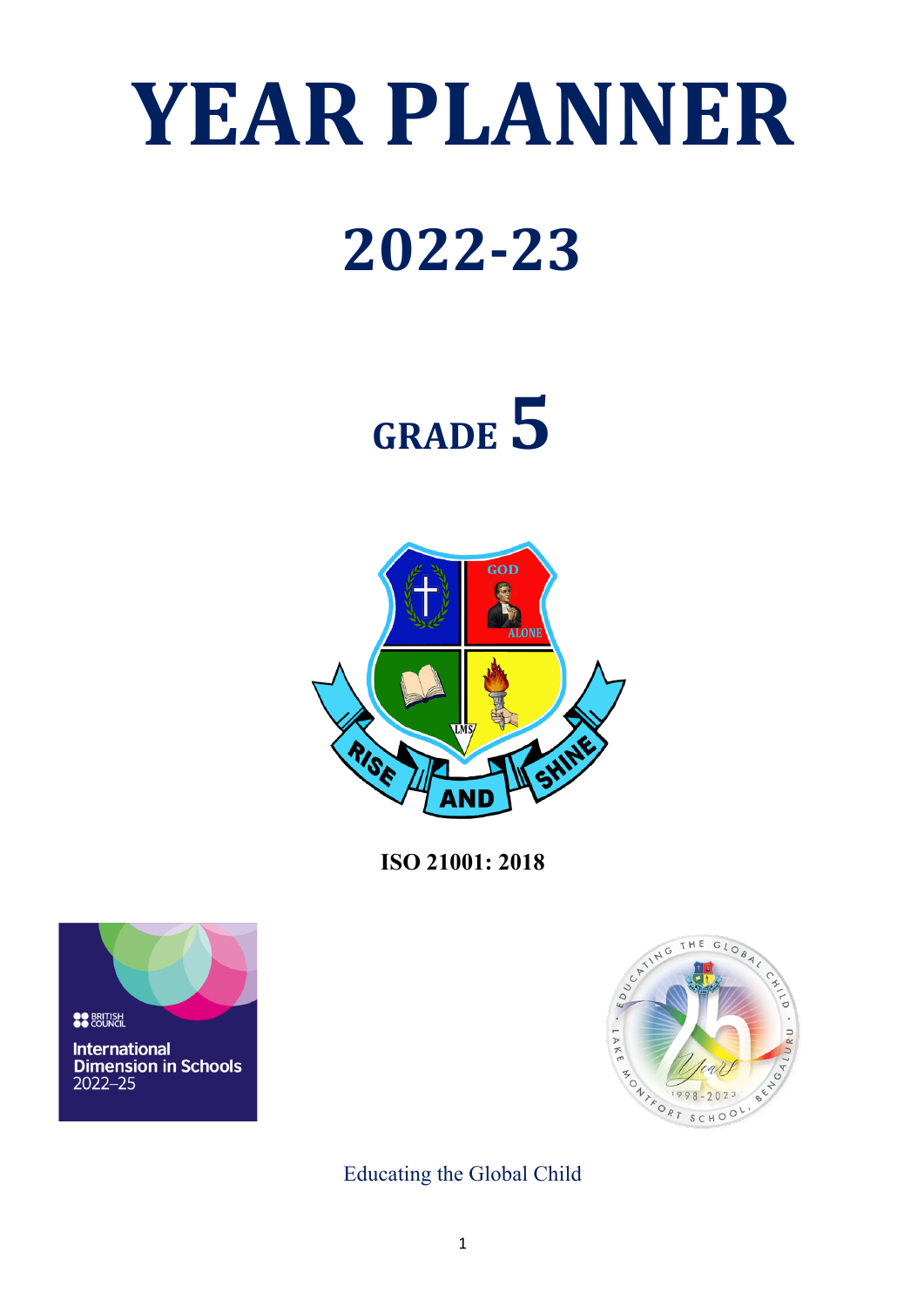### **ENGLISH**

| <b>MONTH</b>     | <b>CHAPTER / CONTENT</b>                                                                                                                         | <b>TEST / EXAM</b>                                                                                                                      | <b>TOPICS FOR</b><br><b>SPEAKING &amp;</b><br><b>LISTENING SKILLS</b><br>(LANGUAGES) |
|------------------|--------------------------------------------------------------------------------------------------------------------------------------------------|-----------------------------------------------------------------------------------------------------------------------------------------|--------------------------------------------------------------------------------------|
| <b>JUNE</b>      | Lit: Lessons: $1 \& 2$ .<br>MCB & AB: Lesson: 1.<br>Grammar: Lessons: 13 and 14.                                                                 |                                                                                                                                         |                                                                                      |
| <b>JULY</b>      | Lit: Lessons: 3 & 4.<br>MCB & AB: Lessons: $2 \& 3$ .<br>Grammar: Lessons: 1, 2 and 12.<br>Writing Skill: Paragraph Writing.<br>Comprehension 1. | PT-I (TERM 1) Portion:<br>Lit: Lessons: 1, 2, 3<br>MCB&AB: Lessons: 1 and 2.<br>Grammar: Lessons: 1, 2, 13<br>and 14.<br>Comprehension. |                                                                                      |
| <b>AUGUST</b>    | Lit: Lessons: $5 & 6$ .<br>MCB & AB: Lessons: 4<br>&5<br>Grammar: Lessons: 4,5 and 21.<br>Writing Skill: Informal Letter Writing.                |                                                                                                                                         | <b>Speaking Skills:</b><br>Speech                                                    |
| <b>SEPTEMBER</b> | Writing Skill: Diary Entry.<br>Comprehension-2.<br>REVISION.                                                                                     | <b>HALF YEARLY EXAM</b><br><b>PORTION:</b><br>June to September.                                                                        |                                                                                      |
| <b>OCTOBER</b>   | Lit: Lessons: $7 & 8$ .<br>MCB&AB:Lesson:6.<br>Grammar: Lessons: 6 & 8.<br>Writing Skill: Notice Writing<br>(Lost and Found).                    |                                                                                                                                         |                                                                                      |
| <b>NOVEMBER</b>  | Lit: Lesson: 9.<br>MCB&AB: Lesson: 7<br>Grammar: Lessons:7, 9 & 10                                                                               |                                                                                                                                         | Pick and Speak                                                                       |
| <b>DECEMBER</b>  | Lit: Lesson: 10.<br>MCB&AB: Lesson: 8<br>Grammar: Lessons: 15 & 16.<br>Comprehension-3.                                                          | PT-I (TERM II) Portion:<br>Lit: Lessons: 7, 8, 9.<br>MCB&AB: Lessons: 6 & 7.<br>Grammar: Lessons: 6to10<br>Comprehension.               |                                                                                      |
| <b>JANUARY</b>   | Lit: Lesson: 11.<br>MCB & AB: Lessons: 9 & 10.<br>Grammar: Lessons: 3 & 22.<br>Writing Skill: Essay Writing.                                     |                                                                                                                                         |                                                                                      |
| <b>FEBRUARY</b>  | Lit: Lesson: 12.<br>MCB&AB: Lesson: 11.<br>Grammar: Lessons: 20<br>& 25<br>Writing Skill: Formal Letter Writing.<br>Comprehension-3.             |                                                                                                                                         |                                                                                      |
| <b>MARCH</b>     | Completion of portion and REVISION.                                                                                                              | <b>ANNUAL EXAM</b><br><b>PORTION:</b><br><b>October to March.</b>                                                                       |                                                                                      |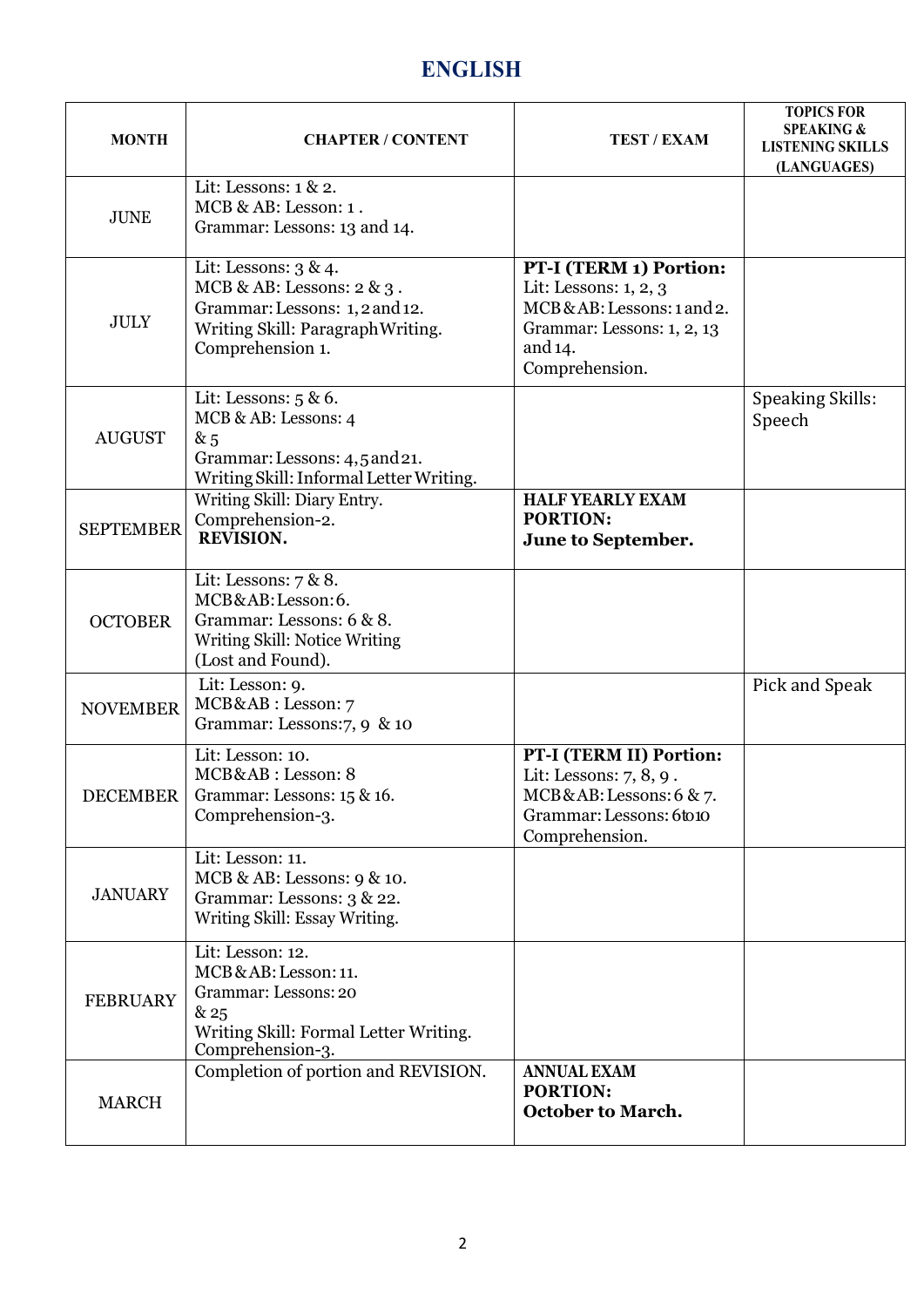### **HINDI**

| <b>MONTH</b>     | <b>CHAPTER / CONTENT</b>                                                                                                  | <b>TEST / EXAM</b>                                          | <b>TOPICS FOR</b><br><b>SPEAKING &amp;</b><br><b>LISTENING SKILLS</b> |
|------------------|---------------------------------------------------------------------------------------------------------------------------|-------------------------------------------------------------|-----------------------------------------------------------------------|
| <b>JUNE</b>      | 1.काँटों में राह बनाते हैं<br>व्याकरण :-वर्णमाला, बारह्खडी,<br>वर्ण–विच्छेद,                                              |                                                             |                                                                       |
| <b>JULY</b>      | 2. दय़ा की जीत<br>व्याकरण:- विलोम शब्द, पर्यायवाची शब्द                                                                   | $PT-1(TERM-1)$<br><b>PORTION: - 1,2</b>                     | श्रवण/ वाचन<br>कौशल–<br>२. दय़ा की जीत                                |
| <b>AUGUST</b>    | 4. लहरों का गीत (कविता )<br>7. नन्हीं कलम से<br>व्याकरण :-विशेषण, विराम-चिन्ह ,<br>संवाद लेखन, पत्र लेखन<br>अनुच्छेद लेखन |                                                             |                                                                       |
| <b>SEPTEMBER</b> | पुनरावर्तन, अर्धवार्षिक परीक्षा                                                                                           | <b>HALF YEARLY EXAM</b><br>PORTION: - 1, 2, 4, 7<br>व्याकरण |                                                                       |
| <b>OCTOBER</b>   | 8. अनमोल वचन (दोहे)<br>व्याकरण :- लिंग                                                                                    |                                                             |                                                                       |
| <b>NOVEMBER</b>  | $10.$ प्रायशिचत<br>व्याकरण :-क्रिया , काल, शब्द युग्म                                                                     |                                                             |                                                                       |
| <b>DECEMBER</b>  | 12. सपना<br>व्याकरण :-सूचना लेखन, उपसर्ग-प्रत्यय                                                                          | $PT - 1 (TERM - 2)$<br><b>PORTION : - 8, 10</b>             |                                                                       |
| <b>JANUARY</b>   | व्याकरणः–विज्ञापन–लेखन, वाक्य लेखन<br>गिनती (१-५०) लघुकथा लेखन                                                            |                                                             | श्रवण/ वाचन<br>कौशल–१<br>प्रायशिचत                                    |
| <b>FEBRUARY</b>  | 14.खेल दिवस<br>व्याकरण:-श्रुतिसमभिन्नार्थक शब्द,<br>पत्र लेखन                                                             |                                                             |                                                                       |
| <b>MARCH</b>     | पुनरावर्तन,<br>वार्षिक परीक्षा                                                                                            | <b>ANNUAL EXAM</b><br>PORTION: -8, 10, 12, 14<br>व्याकरण    |                                                                       |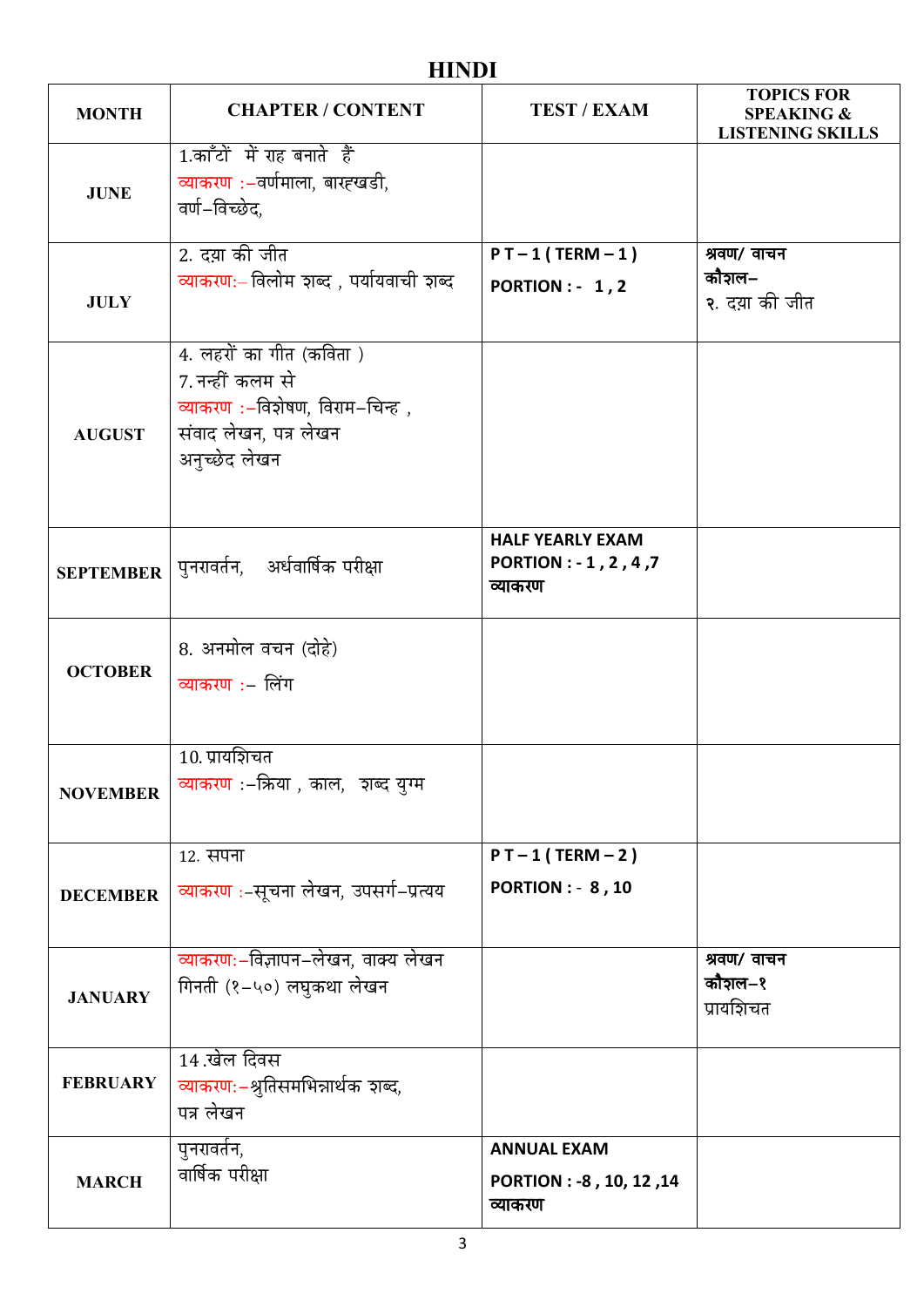### **KANNADA**

| <b>MONTH</b>     | <b>CHAPTER / CONTENT</b>                                                                           | <b>TEST / EXAM</b>                                                                                                                                                                           | <b>TOPICS FOR SPEAKING</b><br><b>&amp; LISTENING SKILLS</b><br>(LANGUAGES) |
|------------------|----------------------------------------------------------------------------------------------------|----------------------------------------------------------------------------------------------------------------------------------------------------------------------------------------------|----------------------------------------------------------------------------|
| <b>JUNE</b>      | ಸೇತುಬಂಧ<br>ವ್ಯಾಕರಣ                                                                                 |                                                                                                                                                                                              |                                                                            |
| <b>JULY</b>      | ಗದ್ಯ– ೧. ಒಟ್ಟಿಗೆ ಬಾಳುವ ಆನಂದ<br>ಪದ್ಯ– ೨. ಸ್ವಾತಂತ್ರ್ಯದ ಹಣತೆ<br>ಭಾಷಾಭ್ಯಾಸ ಮತ್ತು ವ್ಯಾಕರಣ               | PERIODIC TEST -I(TERM - I)<br>PORTION : ಸೇತುಬಂಧ<br>ಗದ್ಯ – ೧ ಒಟ್ಟಿಗೆ ಬಾಳುವ ಆನಂದ<br>ಪದ್ಯ – ೨ ಸ್ವಾತಂತ್ರ್ಯದ ಹಣತೆ<br>ಭಾಷಾಭ್ಯಾಸ ಮತ್ತು ವ್ಯಾಕರಣ                                                      |                                                                            |
| AUGUST           | ಗದ್ಯ-೨. ನದಿಯ ಅಳಲು<br>ಪೂರಕ ಪಾಠ- ೧. ಪ್ರಾಮಾಣಿಕತೆ<br>ಭಾಷಾಭ್ಯಾಸ ಮತ್ತು ವ್ಯಾಕರಣ                           |                                                                                                                                                                                              | ಕಥಾ ವಾಚನ                                                                   |
| <b>SEPTEMBER</b> | ಗದ್ಯ –೩. ನಮ್ಮ ಮಾತು ಕೇಳಿ<br>ಪದ್ಯ– ೩. ವಚನಗಳು<br>ಪೂರಕ ಪಾಠ-೨. ಮೆಚ್ಚಿನ ಗೊಂಬೆ<br>ಭಾಷಾಭ್ಯಾಸ ಮತ್ತು ವ್ಯಾಕರಣ | <b>HALF YEARLY EXAM</b><br><b>PORTION: FULL PORTION</b><br>(JUNE TO SEPTEMBER)                                                                                                               |                                                                            |
| <b>OCTOBER</b>   | ಗದ್ಯ – ೪. ಸುಳ್ಳು ಹೇಳಬಾರದು<br>ಪೂರಕ ಪಾಠ - ೩. ಕಾಮನ ಬಿಲ್ಲು<br>ಭಾಷಾಭ್ಯಾಸ ಮತ್ತು ವ್ಯಾಕರಣ                  |                                                                                                                                                                                              |                                                                            |
| <b>NOVEMBER</b>  | ಗದ್ಯ– ೬. ನಾನು ಮತ್ತು ಹುಂಚಿಮರ<br>ಪದ್ಯ – ೪ ಕನ್ನಡ ಕನ್ನಡ ಬರ್ರಿ ನಮ್ಮ<br>ಸಂಗಡ<br>ಭಾಷಾಭ್ಯಾಸ ಮತ್ತು ವ್ಯಾಕರಣ  |                                                                                                                                                                                              |                                                                            |
| <b>DECEMBER</b>  | ಪದ್ಯ– ೫.ಕರಡಿ ಕುಣಿತ<br>ಭಾಷಾಭ್ಯಾಸ ಮತ್ತು ವ್ಯಾಕರಣ                                                      | PERIODIC TEST -1(TERM -II)<br>PORTION:<br>ಗದ್ಯ– ೪. ಸುಳ್ಳು ಹೇಳಬಾರದು<br>೬. ನಾನು ಮತ್ತು ಹುಂಚಿಮರ<br>ಪದ್ಯ– ೪. ಕನ್ನಡ ಕನ್ನಡ ಬರ್ರಿ ನಮ್ಮ<br>ಸಂಗಡ<br>ಪೂರಕ ಪಾಠ – ೩.ಕಾಮನಬಿಲ್ಲು<br>ಭಾಷಾಭ್ಯಾಸ ಮತ್ತು ವ್ಯಾಕರಣ | ಕರಡಿಕುಣಿತ                                                                  |
| <b>JANUARY</b>   | ಗದ್ಯ–೭. ಮಲ್ಲಜ್ಜಿಯ ಮಳಿಗೆ<br>ಪದ್ಯ– ೬. ಬೇವು ಬೆಲ್ಲದೊಳಿಡಲೇನು ಫಲ<br>ಭಾಷಾಭ್ಯಾಸ ಮತ್ತು ವ್ಯಾಕರಣ              |                                                                                                                                                                                              |                                                                            |
| <b>FEBRUARY</b>  | ಪದ್ಯ– ೭. ಮಗುವಿನ ಮೊರೆ<br>ಪೂರಕ ಪಾಠ– ೪. ನನ್ನ ರಟ್ಟೆಯ ಬಲ<br>ಭಾಷಾಭ್ಯಾಸ ಮತ್ತು ವ್ಯಾಕರಣ                     |                                                                                                                                                                                              |                                                                            |
| <b>MARCH</b>     | ಫುನರಾವರ್ತನೆ                                                                                        | ANNUAL EXAMINATION<br>PORTION: FULL PORTION<br>(OCTOBER TO MARCH)                                                                                                                            |                                                                            |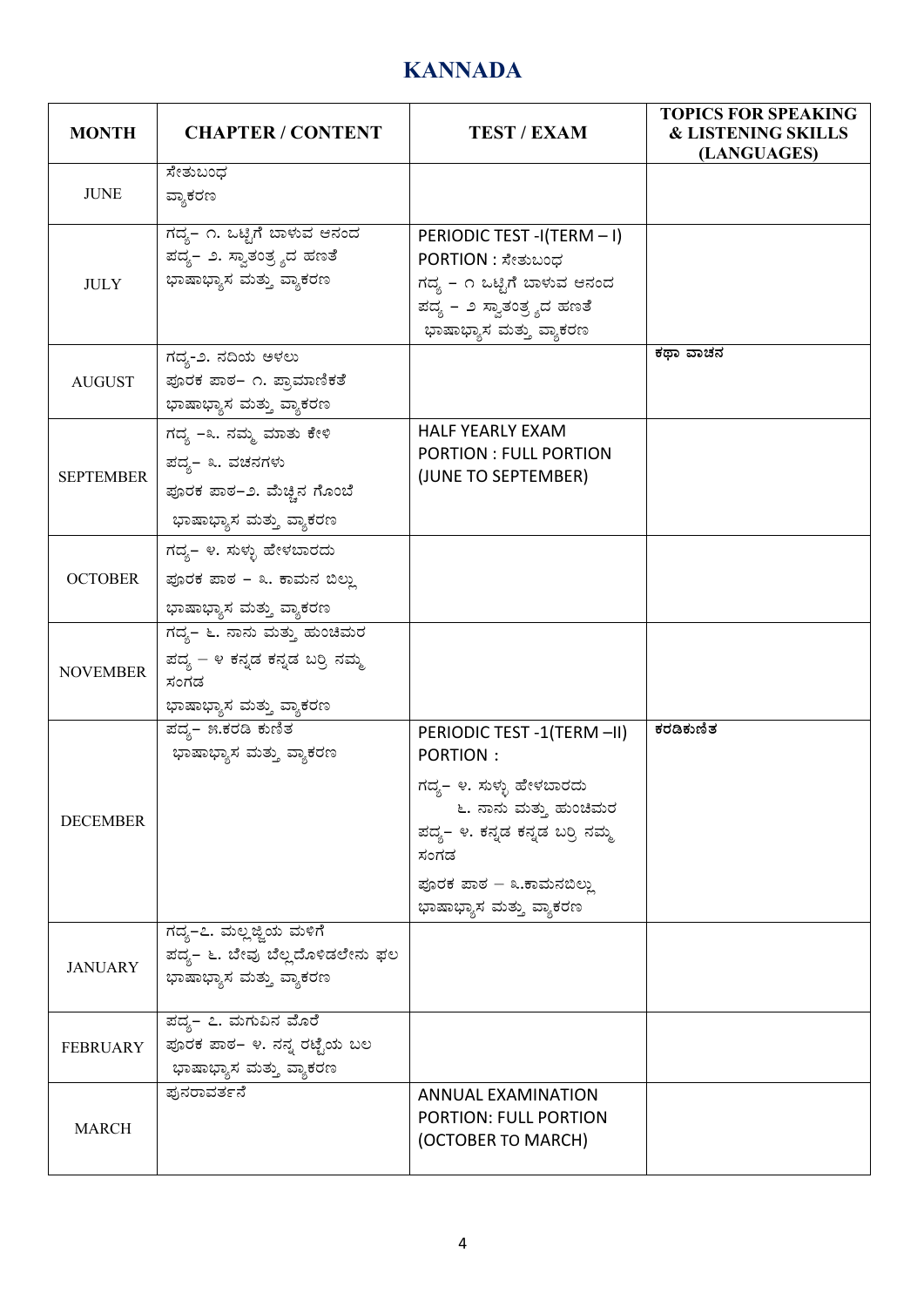### **MATHEMATICS**

| <b>MONTH</b>     | <b>CHAPTER / CONTENT</b>                                                            | <b>TEST / EXAM</b>                                       |
|------------------|-------------------------------------------------------------------------------------|----------------------------------------------------------|
| <b>JUNE</b>      | 1. NUMBERS AND NUMERATION                                                           |                                                          |
| <b>JULY</b>      | 2. ROMAN NUMERALS<br>3. OPERATION ON WHOLE NUMBERS                                  | PT-1(TERM-I)<br>Ls: $1,2$                                |
| <b>AUGUST</b>    | <b>4. MULTIPLES AND FACTORS</b><br><b>13.TRIANGLES AND</b><br><b>QUADRILATERALS</b> |                                                          |
| <b>SEPTEMBER</b> | <b>15.DATA HANDLING</b><br><b>REVISION</b>                                          | HALF YEARLY EXAMINATION<br>Ls: $1,2,3,4,13,15$           |
| <b>OCTOBER</b>   | 5. FRACTIONS                                                                        |                                                          |
| <b>NOVEMBER</b>  | 6.DECIMALS<br>12. BASIC GEOMETRICAL CONCEPTS                                        |                                                          |
| <b>DECEMBER</b>  | 7. MONEY                                                                            | PT-1 (TERM-II)<br>Ls: $5,6,12$                           |
| <b>JANUARY</b>   | 10.MEASUREMENT<br>8. PERCENTAGE<br>9. PROFIT AND LOSS                               |                                                          |
| <b>FEBRUARY</b>  | 14. PERIMETER, AREA AND VOLUME<br>11. SPEED, DISTANCE AND TIME                      |                                                          |
| <b>MARCH</b>     | <b>REVISION</b>                                                                     | <b>ANNUAL EXAMINATION</b><br>Ls: $5,6,7,8,9,10,11,12,14$ |

#### **SCIENCE**

| <b>MONTH</b>     | <b>CHAPTER / CONTENT</b>                                                                             | <b>TEST / EXAM</b>                                                |
|------------------|------------------------------------------------------------------------------------------------------|-------------------------------------------------------------------|
| <b>JUNE</b>      | 1. FOOD AND HEALTH<br>2. SYNTHETIC MATERIALS                                                         |                                                                   |
| <b>JULY</b>      | 3. ROCKS AND MINERALS<br><b>4. STATES OF MATTER</b>                                                  | PERIODIC TEST-1 (TERM-I)<br>Lesson $(1,2$ and $3)$                |
| <b>AUGUST</b>    | 5. TYPES OF ANIMALS AND PLANTS<br><b>6. PLANT REPRODUCTION AND</b><br><b>AGRICULTURE</b>             |                                                                   |
| <b>SEPTEMBER</b> | 10. SAFETY AND FIRST AID &<br><b>REVISION</b>                                                        | HALF YEARLY EXAMINATION-<br>Lesson 1 TO 6, and 10                 |
| <b>OCTOBER</b>   | 7. SKELETAL SYSTEM & NERVOUS SYSTEM<br>8. CIRCULATORY SYSTEM AND<br><b>EXCRETORY SYSTEM (1/2)</b>    |                                                                   |
| <b>NOVEMBER</b>  | <b>8.CIRCULATORY SYSTEM AND</b><br><b>EXCRETORY SYSTEM (continued)</b><br><b>11. SIMPLE MACHINES</b> |                                                                   |
| <b>DECEMBER</b>  | <b>9.GERMS AND DISEASES</b><br><b>15. NATURAL DISASTERS</b>                                          | <b>PERIODIC</b><br>TEST-1(TERM II)/Lesson (7,8,11)                |
| <b>JANUARY</b>   | <b>12. AIR ANDWATER</b><br>13. THE SUN, EARTH, AND MOON                                              |                                                                   |
| <b>FEBRUARY</b>  | <b>14.CHANGE IN OUR ENVIRONMENT</b><br><b>16. INTERDEPENDANCE IN NATURE</b>                          |                                                                   |
| <b>MARCH</b>     | <b>REVISION</b>                                                                                      | ANNUAL EXAMINATION Lesson-7, 8,<br>9,11, 12, 13,<br>14, 15 and 16 |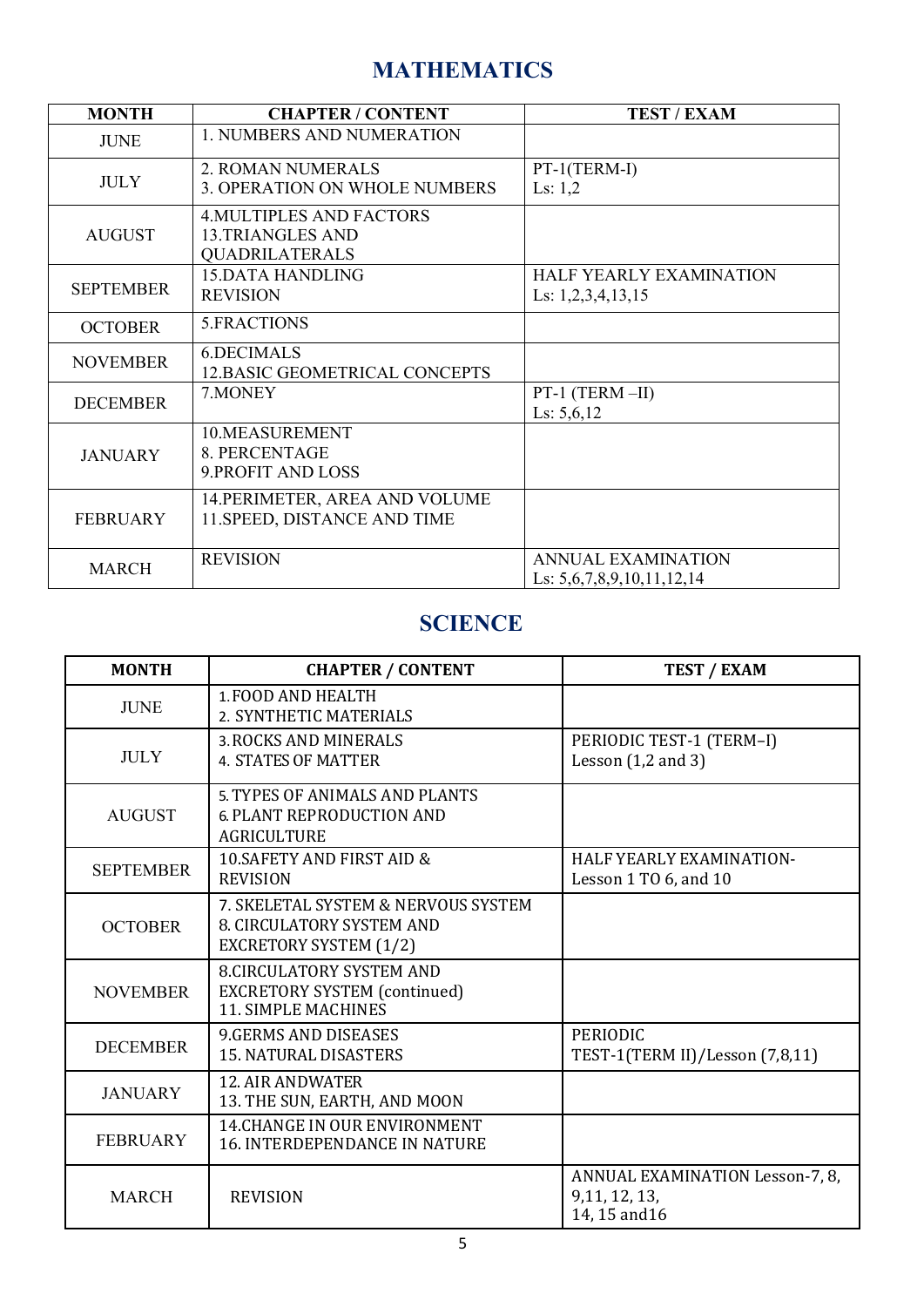#### **SOCIAL SCIENCE**

| <b>MONTH</b>     | <b>CHAPTER/</b><br><b>CONTENT</b> | <b>TEST/EXAM</b>                           | <b>MAP WORK/</b><br><b>ACTIVITY</b> |
|------------------|-----------------------------------|--------------------------------------------|-------------------------------------|
| <b>JUNE</b>      | Lesson- $1, 2, 3$                 |                                            |                                     |
| <b>JULY</b>      | Lesson $-4, 5, 6$                 | PT-1 TERM-I<br>1, 2, 3, 4, 5               |                                     |
| <b>AUGUST</b>    | Lesson-7, 8                       |                                            | Activity: Refer (Pg. no:59)         |
| <b>SEPTEMBER</b> | Lesson- $9, 10$                   | Half Yearly Exam                           |                                     |
|                  | Revision                          | Lesson-1, 2, 3, 4, 5, 6, 7, 8, 9, 10       |                                     |
| <b>OCTOBER</b>   | Lesson- $11, 12$                  |                                            |                                     |
| <b>NOVEMBER</b>  | Lesson-13, 14                     |                                            |                                     |
| <b>DECEMBER</b>  | Lesson- 15, 16                    | PT-1 TERM-II                               |                                     |
|                  |                                   | Lesson-11, 12,13, 14                       |                                     |
| <b>JANUARY</b>   | Lesson- $17,18$                   |                                            |                                     |
| <b>FEBRUARY</b>  | Lesson-19                         |                                            | Activity: Refer: Pg.<br>no:102      |
| <b>MARCH</b>     | Revision                          | <b>Annual Exam Portions:</b>               |                                     |
|                  |                                   | Lesson- 11, 12, 13, 14, 15, 16, 17, 18, 19 |                                     |

#### **COMPUTER SCIENCE**

| <b>MONTH</b>     | <b>CHAPTER/</b><br><b>CONTENT</b> | <b>TEST / EXAM</b>                              | <b>NAME OF THE</b><br><b>EXPERIMENTS</b><br>(Computer Science) |
|------------------|-----------------------------------|-------------------------------------------------|----------------------------------------------------------------|
| <b>JUNE</b>      | <b>CHAPTER:2</b>                  |                                                 |                                                                |
| <b>JULY</b>      | CHAPTER: 3,4                      | PERIODIC TEST-I:<br>Chapter- $2&3$              |                                                                |
| <b>AUGUST</b>    | CHAPTER: 4(Cont.)                 |                                                 |                                                                |
| <b>SEPTEMBER</b> | <b>REVISION</b>                   | <b>TERM-I</b><br>PORTIONS: Chapter-2,3&4        |                                                                |
| <b>OCTOBER</b>   | <b>CHAPTER:5</b>                  |                                                 |                                                                |
| <b>NOVEMBER</b>  | <b>CHAPTER:6</b>                  |                                                 |                                                                |
| <b>DECEMBER</b>  | <b>REVISION</b>                   | PERIODIC TEST-I:<br>Chapter- $5 & 6$            |                                                                |
| <b>JANUARY</b>   | <b>CHAPTER: 7</b>                 |                                                 |                                                                |
| <b>FEBRUARY</b>  | <b>CHAPTER: 9</b>                 |                                                 |                                                                |
| <b>MARCH</b>     | <b>REVISION</b>                   | <b>TERM-II</b><br>PORTIONS: Chapter-5,6,7 and 9 |                                                                |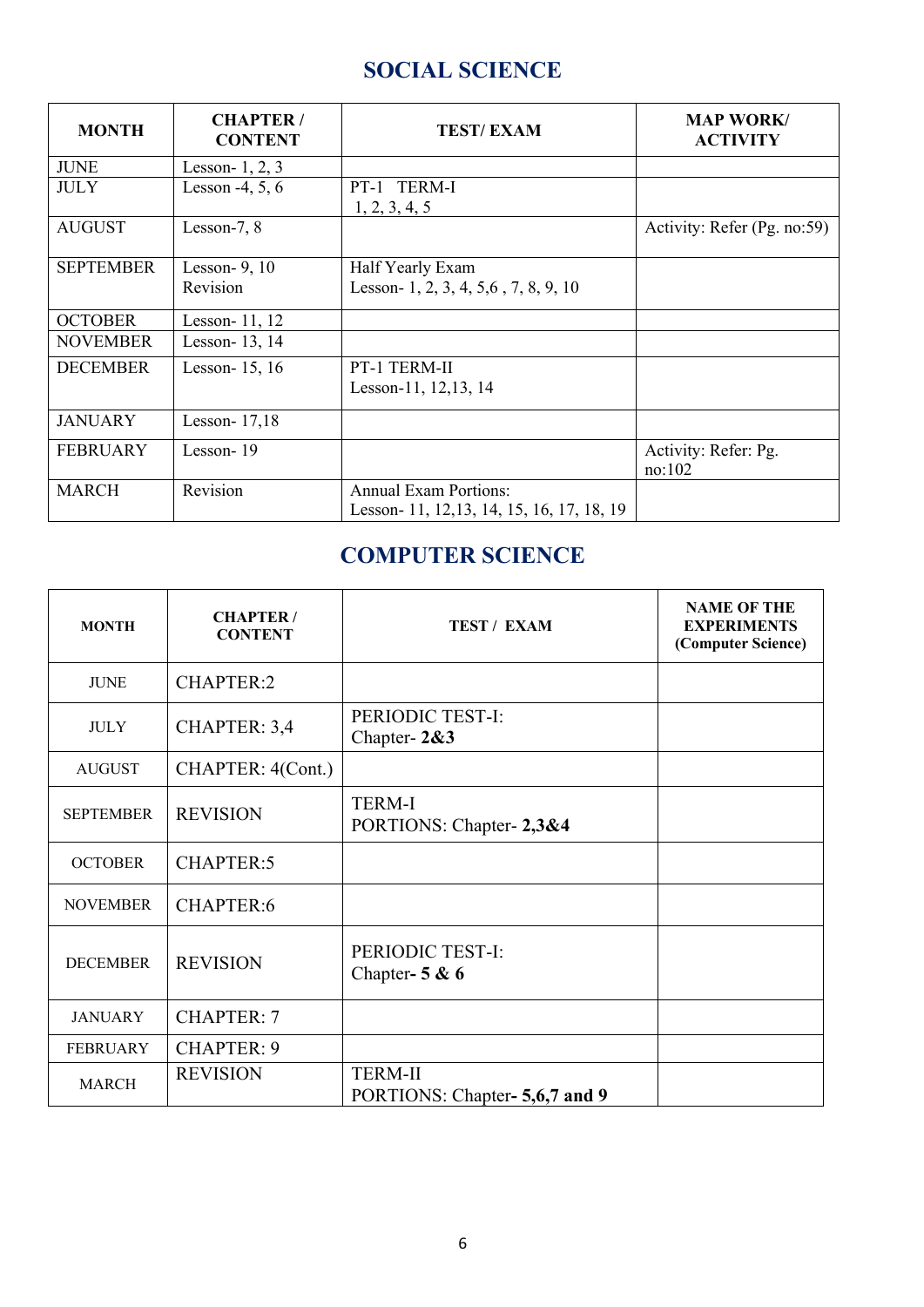### **ART & CRAFT**

| <b>MONTH</b>     | <b>CHAPTER/CONTENT</b>                               | <b>TEST/EXAM</b>                         | <b>ART &amp; CRAFT</b><br><b>ACTIVITY</b> |
|------------------|------------------------------------------------------|------------------------------------------|-------------------------------------------|
| <b>JUNE</b>      | Geometric shapes<br>drawing and shading              |                                          |                                           |
| <b>JULY</b>      | Fruits drawing with<br>coloring                      |                                          | Activity                                  |
| <b>AUGUST</b>    | Animal drawing with<br>coloring                      |                                          | Flag activity                             |
| <b>SEPTEMBER</b> | Vegetable drawing with<br>Coloring                   | <b>HALF YEARLY</b><br><b>EXAMINATION</b> | vegetable activity                        |
| <b>OCTOBER</b>   | Flower drawing with<br>coloring                      |                                          | Diwali activity                           |
| <b>NOVEMBER</b>  | Landscape drawing with<br>coloring                   |                                          | Collage work                              |
| <b>DECEMBER</b>  | Christmas tree, snow<br>man drawing with<br>coloring |                                          | Christmas activity                        |
| <b>JANUARY</b>   | Warli Art drawings                                   |                                          | Sankranti activity                        |
| <b>FEBRUARY</b>  | Cartoon drawings                                     |                                          | Paper folding<br>activity                 |
| <b>MARCH</b>     | Mandala Art drawings                                 | <b>ANNUAL</b><br><b>EXAMINATION</b>      |                                           |